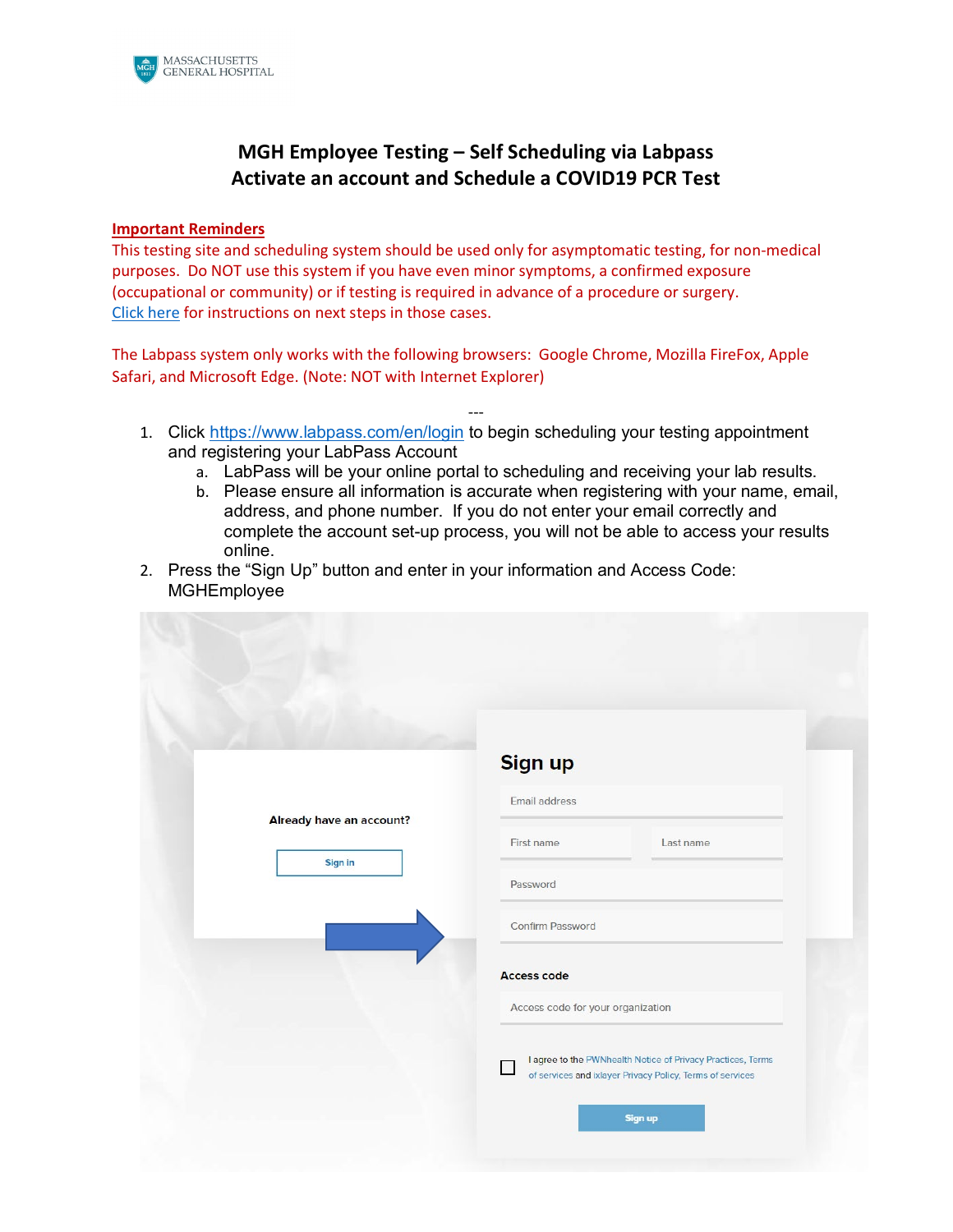

## 3. Read through the PWNHealth Informed Consent. Click the checkbox and click "I agree and consent".

#### LABPASS.ORG COVID-19 TEST

**PWNHealth Informed Consent** 

(COVID-19 Testing)

PWNHEALTH WILL NOT PROVIDE ANY SERVICES FOR MEDICAL EMERGENCIES OR URGENT SITUATIONS. IF YOU ARE EXPERIENCING A MEDICAL EMERGENCY, CALL YOUR DOCTOR OR 911 IMMEDIATELY.

YOU SHOULD CONTACT YOUR HEALTHCARE PROVIDER IF YOUR SYMPTOMS GET WORSE OR YOU EXPERIENCE ANY NEW SYMPTOMS. BY CLICKING "I ACCEPT," YOU ACKNOWLEDGE THAT YOU HAVE READ, ACCEPTED, AND AGREED TO BE BOUND BY THIS INFORMED CONSENT. IF YOU DO NOT CLICK "I ACCEPT", YOU WILL NOT BE ABLE TO USE OR RECEIVE THE SERVICES.

I agree to receive the services provided by PWNHealth, LLC (the administrative services provider of the professional entities), PWN Remote Care Services, PW Medical Professional and certain other affiliated professional entities (collectively, "PWNHealth", "we" or "us") relating to physician oversight of testing for COVID-19 or Antibody ("Tests"), including, without limitation, evaluation of the test request, ordering of Tests (if appropriate), receipt of Test results ("Results"), consultations via telemedicine with physicians or healthcare providers ("Consults"), customer support and any other related services provided by PWN or its service providers and partners (the "PWNHealth Services"). All clinical services, including services provided by physicians, will be provided through PWN Remote Care Services, PW Medical Professional or their contractually affiliated professional entities.

Throughout this Informed Consent, "you", "your", and "I" refer to the person whose information and sample is being provided for this Test and who will receive the PWNHealth Services, unless otherwise expressly provided. If you are a parent or guardian requesting a Test and PWNHealth Services for a minor, "you" will refer to "your child", as the context requires.

I acknowledge and agree to the following:

- . I am the individual who will provide the sample for the Test(s) that I am requesting or I am the parent or legal guardian of a minor who is providing the sample for testing.
- By clicking "I Agree and Consent," I am accepting and agreeing to be bound by this agreement and I represent and warrant that I have the right, authority, and capacity to accept and  $\Box$ agree to to be bound by this agreement.



4. Go to your email and verify your email address to proceed.



5. Click link from the email activate your account.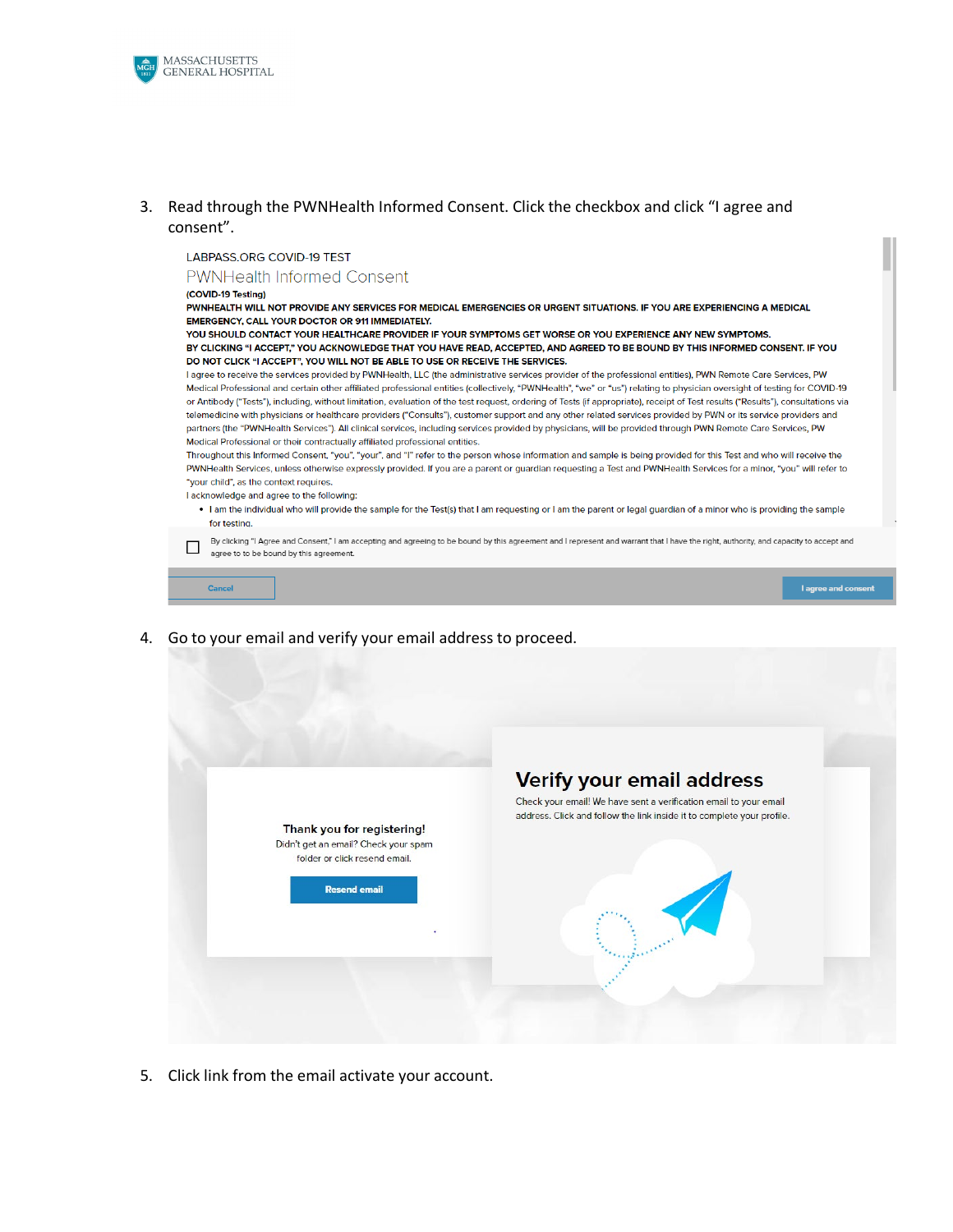

| <b>b</b> labpass.org                                                                                                                                                                                          |
|---------------------------------------------------------------------------------------------------------------------------------------------------------------------------------------------------------------|
| Welcome to Massachusetts General Hospital! Please verify your email.                                                                                                                                          |
| Hi                                                                                                                                                                                                            |
| Thank you for creating your Massachusetts General Hospital account.                                                                                                                                           |
| To activate your account, please click on the button below.                                                                                                                                                   |
| <b>ACTIVATE ACCOUNT</b>                                                                                                                                                                                       |
| If you are not redirected to your Massachusetts General Hospital account page, copy and paste this URL into your web browser:<br>https://labpass.com/en/verify-email/0a1a6b34452f7cb2a1d385c0505903f2ef074f66 |
| For the best user experience, please use an up-to-date version of one of the following browsers: Google Chrome, Apple Safari, Microsoft<br>Edge, Mozilla Firefox.                                             |
| Thank you,                                                                                                                                                                                                    |
| The Massachusetts General Hospital Team                                                                                                                                                                       |
| Questions? We're happy to help. support@labpass.com                                                                                                                                                           |
|                                                                                                                                                                                                               |
| Add support@labpass.com to your safe sender list to ensure our emails make it to your inbox. This email is sent to you from Massachusetts General Hospital.<br>  255 Charles St   Boston, MA 02114 US         |
|                                                                                                                                                                                                               |

6. Complete the PWNHealth Informed Consent again. Click the checkbox and click "I agree and consent".



7. Confirm your password to your account.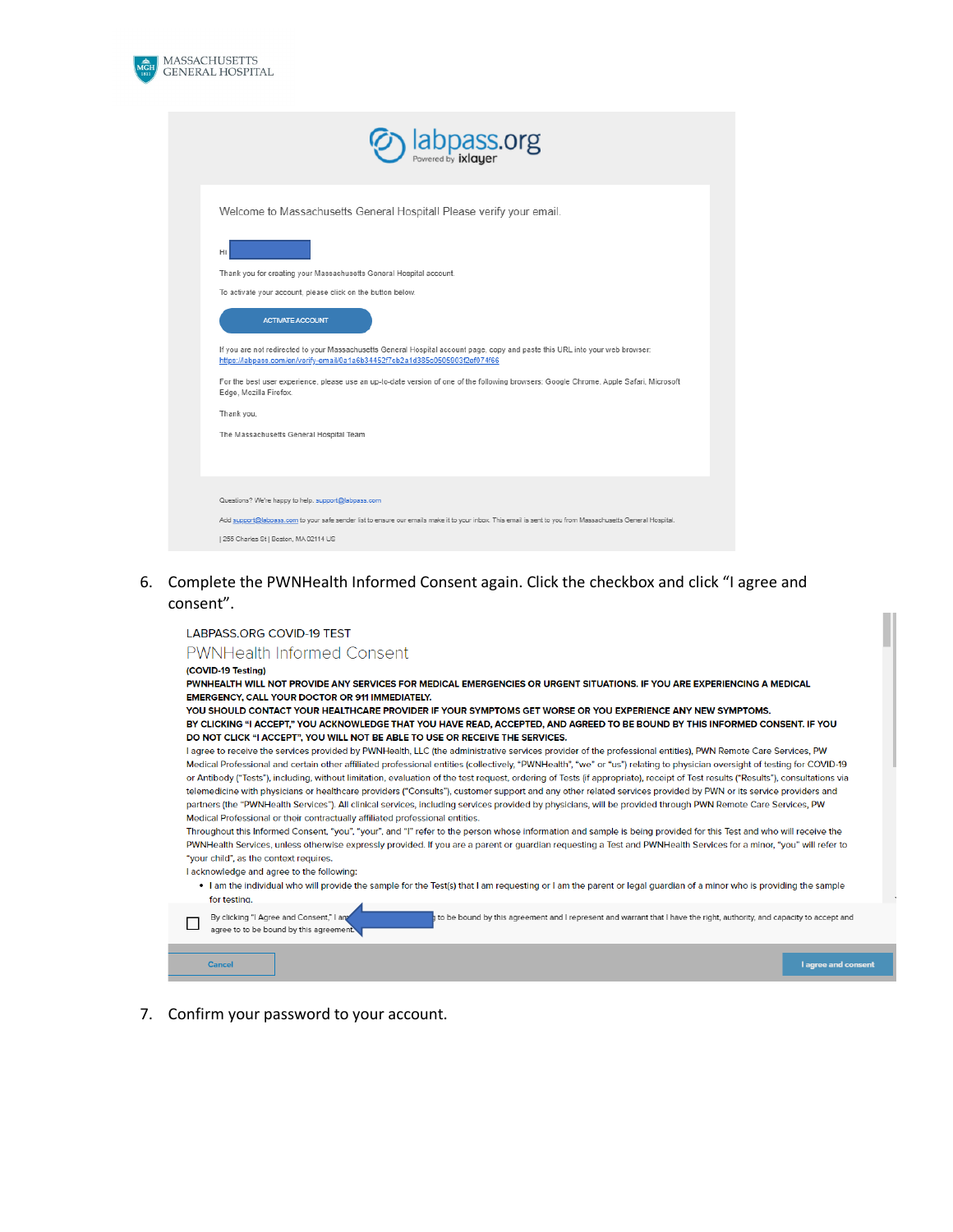

| <b>D</b> labpass                      |  |
|---------------------------------------|--|
|                                       |  |
| Set password                          |  |
| Please enter your new password below. |  |
| Password                              |  |
| Confirm Password                      |  |
| X Password should contain:            |  |
| X Upper case letters (A-Z)            |  |
| X Numbers (0-9)                       |  |
| X Special characters (e.g. !@#\$%^&*) |  |
| X At least 6 characters in length     |  |
| <b>Submit</b>                         |  |

8. Sign in to your account.

| <b>D</b> labpass                 |  |
|----------------------------------|--|
|                                  |  |
| <b>SIGN IN</b>                   |  |
| <b>FMAIL ADDRESS</b>             |  |
| PASSWORD                         |  |
| Sign in                          |  |
| Forgot Your Password?<br>Sign Up |  |

9. Select "Order" on the top right.

| <b>D</b> labpass    |  |
|---------------------|--|
| <b>Welcome back</b> |  |
| Order               |  |
|                     |  |

10. Select the product "COVID PCR" and read the Informed Consent. Check the consent box and submit.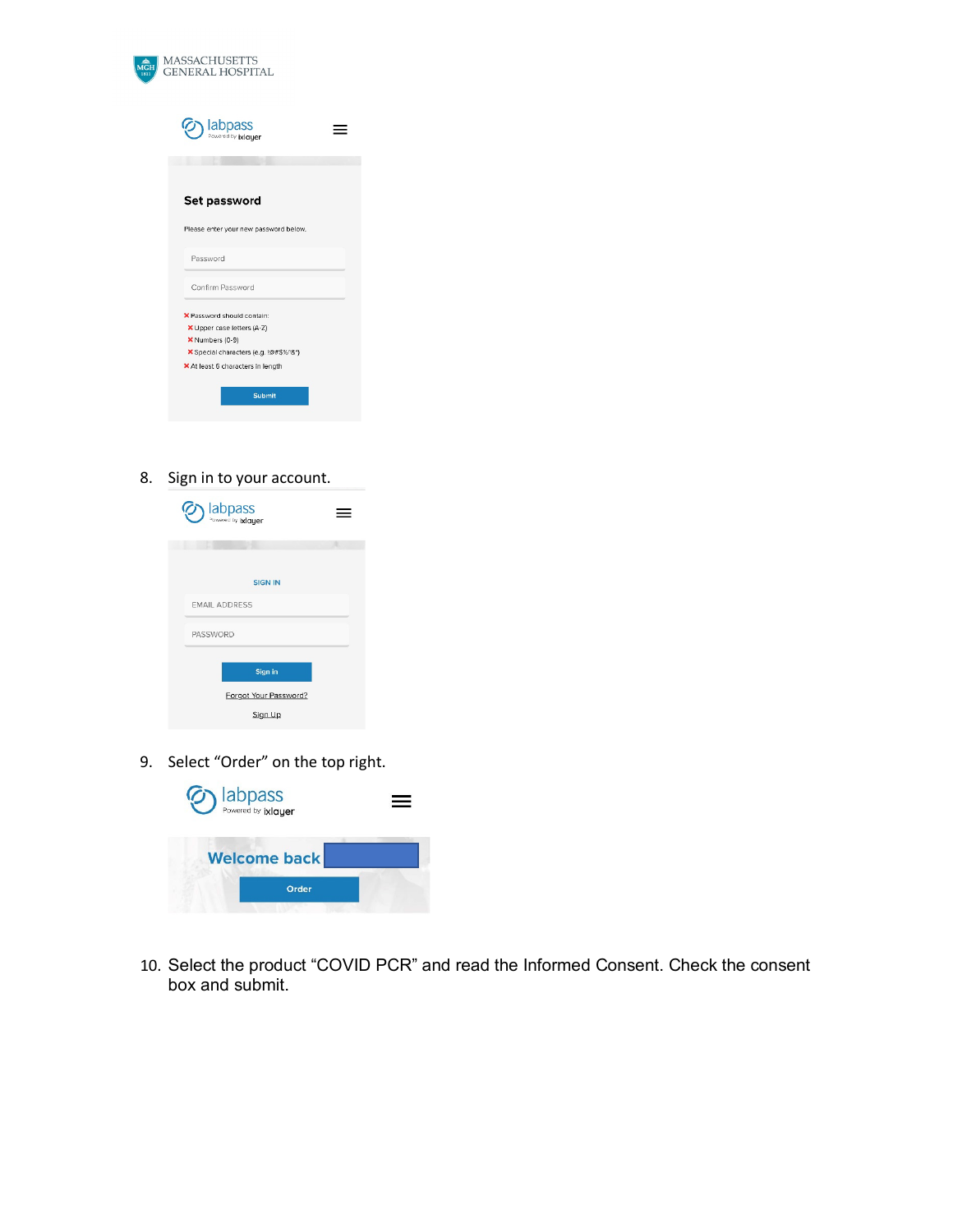

## Select a product:

|   | <b>COVID-19 PCR Test</b>                                                                  |               |
|---|-------------------------------------------------------------------------------------------|---------------|
| 9 | PCR (polymerase-chain-reaction) tests, check for genetic material (viral RNA) produced    | <b>Select</b> |
|   | by the virus. This determines if an individual is actively infected with COVID-19 and can |               |

- 11. Fill out the "Health History" questionnaire.
	- a. Please ensure all information is accurate.

|                                     | <b>COVID19 PCR Test</b> | <b>Health History Pre-screening</b> |                                                              |
|-------------------------------------|-------------------------|-------------------------------------|--------------------------------------------------------------|
|                                     |                         |                                     | <b>Basic Information</b>                                     |
| CONTRACTOR                          |                         |                                     | Why are we asking these<br>questions?                        |
|                                     |                         |                                     | These questions help physicians learn                        |
| A few things before we get started. |                         |                                     | more about your health for the purposes of<br>test ordering. |
| First name                          | 国                       | Last name                           |                                                              |

12. Click "Schedule and Pay" to proceed to the next step.

# Thank you for your order

Thank you. Almost done! In order to complete your order, please click on the link below to schedule your test.

To schedule your test, click here

You will receive two emails. The first one will show the progress of your test, and the second one confirming your appointment. After your appointment, you will be notified via email when your results are ready. For more details please visit these FAQ

13. Select a day and time for scheduling that has available time. Select the appointment slot.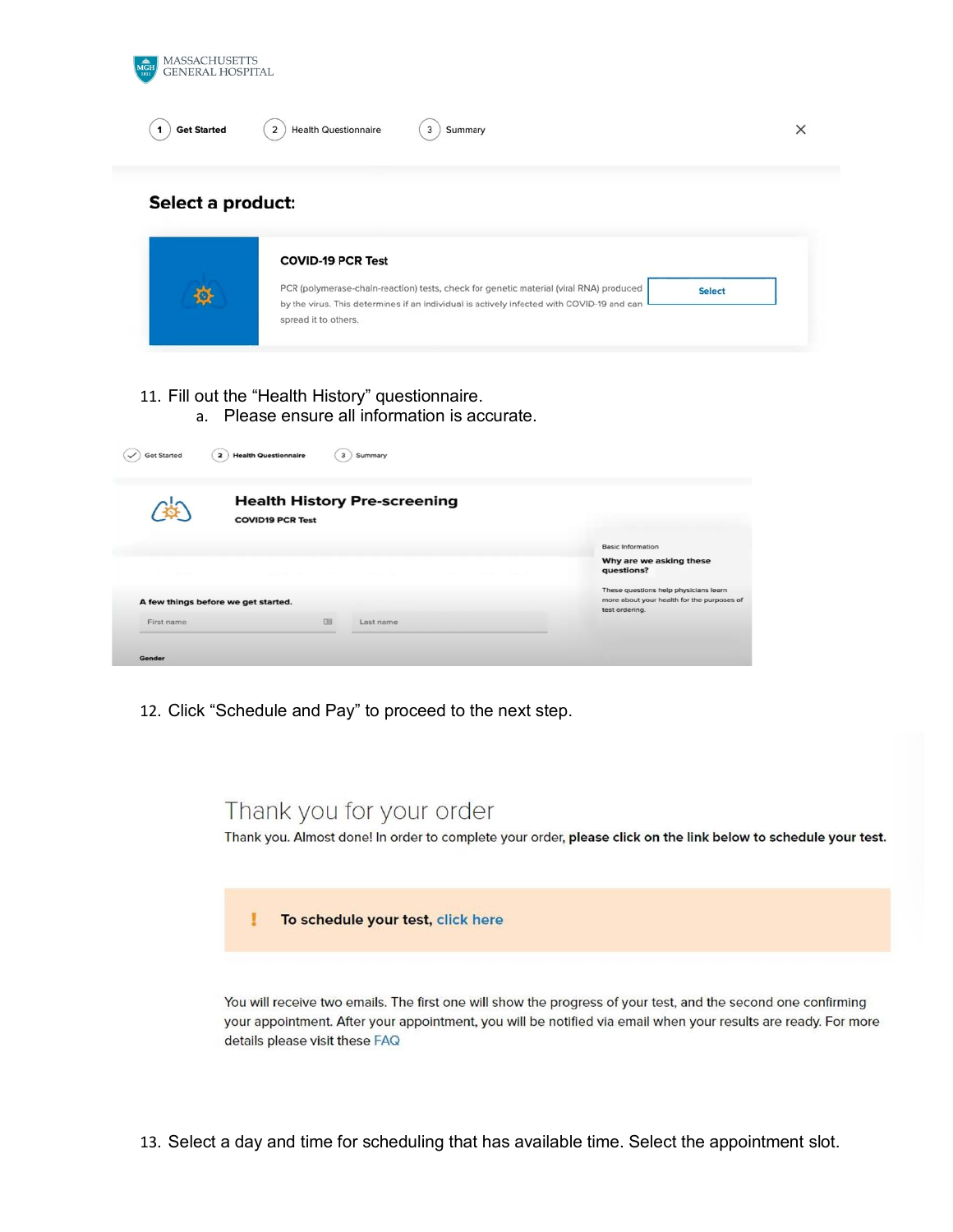

- a. Note: you have been linked to a new website called SuperSaas, which manages the scheduling component of your COVID19 PCR test request.
- b. There are two views to schedule through the Available Tab or Week Tab.

## View 1: Available Tab

|                             | Availability for Test after 10/29/2020 |   |
|-----------------------------|----------------------------------------|---|
| <b>FROM</b>                 | <b>TO</b>                              |   |
| Thu 10/29 6:00am $-$ 6:10am |                                        | Ð |
| Thu 10/29 6:10am $-$ 6:20am |                                        | ٨ |
| Thu 10/29 6:20am $-$ 6:30am |                                        | ٠ |
| Thu 10/29 6:30am $-$ 6:40am |                                        | 8 |
| Thu 10/29 6:40am $-$ 6:50am |                                        | Ð |
| Thu 10/29 6:50am $-$ 7:00am |                                        | o |
| Thu 10/29 7:00am $-$ 7:10am |                                        | Ð |
| Thu 10/29 7:10am $-$ 7:20am |                                        | Ð |
| Thu 10/29 7:20am $-$ 7:30am |                                        | ۰ |
| Thu 10/29 7:30am $-$ 7:40am |                                        | Ð |

## View 2: Week Tab

Find available space after

| ◀      | Week 44<br>$\blacktriangleright$ Today<br>Week | Available |           |           |           |
|--------|------------------------------------------------|-----------|-----------|-----------|-----------|
|        | Sun 10/25                                      | Mon 10/26 | Tue 10/27 | Wed 10/28 | Thu 10/29 |
| 6 am   |                                                |           |           |           |           |
|        |                                                |           |           |           |           |
|        |                                                |           |           |           |           |
|        |                                                |           |           |           |           |
|        |                                                |           |           |           |           |
|        |                                                |           |           |           |           |
| $7$ am |                                                |           |           |           |           |
|        |                                                |           |           |           |           |
|        |                                                |           |           |           |           |

Find

14. You will receive an email confirmation from noreply@supersaas.com with the date, time, location, and directions to the appointment location.

10/29/2020 7:40am